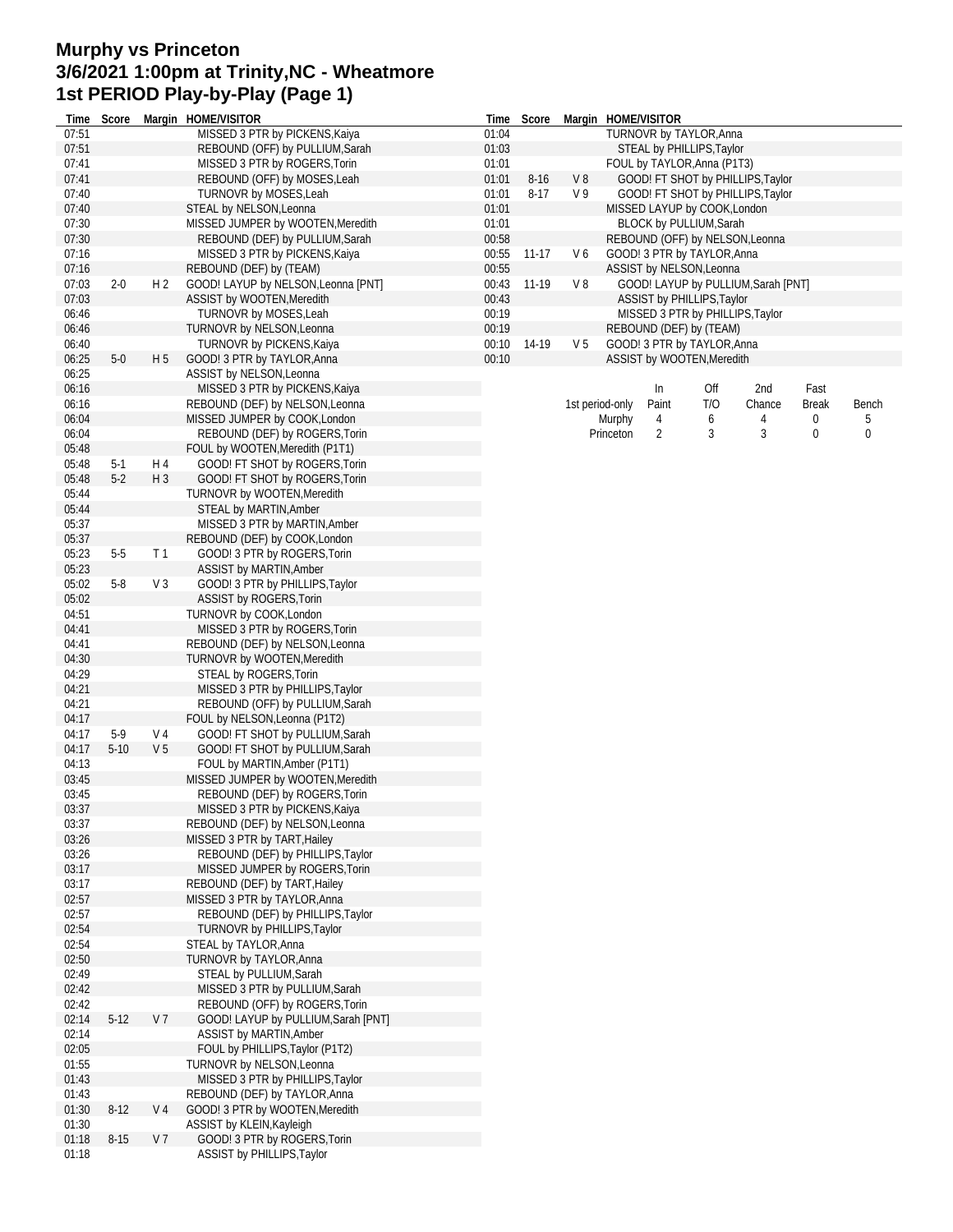## **Murphy vs Princeton 3/6/2021 1:00pm at Trinity,NC - Wheatmore 2nd PERIOD Play-by-Play (Page 1)**

| Time           | Score          |                         | Margin HOME/VISITOR                                                | Time  | Score |                 |           | Margin HOME/VISITOR         |     |                                   |              |       |
|----------------|----------------|-------------------------|--------------------------------------------------------------------|-------|-------|-----------------|-----------|-----------------------------|-----|-----------------------------------|--------------|-------|
| 07:51          | 14-22          | V8                      | GOOD! 3 PTR by PICKENS, Kaiya                                      | 00:39 |       |                 |           |                             |     | MISSED 3 PTR by ROGERS, Torin     |              |       |
| 07:51          |                |                         | ASSIST by PHILLIPS, Taylor                                         | 00:39 |       |                 |           |                             |     | REBOUND (DEF) by WOOTEN, Meredith |              |       |
| 07:38          |                |                         | TURNOVR by NELSON, Leonna                                          | 00:31 |       |                 |           |                             |     | MISSED JUMPER by WOOTEN, Meredith |              |       |
| 07:38          |                |                         | MISSED JUMPER by ROGERS, Torin                                     | 00:31 |       |                 |           |                             |     | REBOUND (DEF) by PICKENS, Kaiya   |              |       |
| 07:38          |                |                         | REBOUND (DEF) by WOOTEN, Meredith                                  | 00:27 |       |                 |           |                             |     | MISSED LAYUP by PULLIUM, Sarah    |              |       |
| 06:57          |                |                         | FOUL by PULLIUM, Sarah (P1T3)                                      | 00:27 |       |                 |           |                             |     | REBOUND (OFF) by ROGERS, Torin    |              |       |
| 06:55          |                |                         | MISSED LAYUP by WOOTEN, Meredith                                   | 00:04 |       |                 |           | TURNOVR by WOOTEN, Meredith |     |                                   |              |       |
| 06:55          |                |                         | <b>BLOCK by ROGERS, Torin</b>                                      | 00:04 |       |                 |           | STEAL by ROGERS, Torin      |     |                                   |              |       |
| 06:51<br>06:47 | $16 - 22$      |                         | REBOUND (OFF) by COOK, London                                      | 00:02 | 23-44 | V <sub>21</sub> |           |                             |     | GOOD! 3 PTR by ROGERS, Torin [FB] |              |       |
| 06:47          |                | V6                      | GOOD! LAYUP by NELSON, Leonna [PNT]<br>ASSIST by KLEIN, Kayleigh   |       |       |                 |           | In                          | Off | 2nd                               | Fast         |       |
| 06:35          | $16 - 25$      | V9                      | GOOD! 3 PTR by PICKENS, Kaiya                                      |       |       | 2nd period-only |           | Paint                       | T/O | Chance                            | <b>Break</b> | Bench |
| 06:35          |                |                         | <b>ASSIST by PULLIUM, Sarah</b>                                    |       |       |                 | Murphy    | 4                           | 8   | 9                                 | 3            | 0     |
| 06:26          |                |                         | TURNOVR by WOOTEN, Meredith                                        |       |       |                 | Princeton | 4                           | 3   | $\overline{2}$                    | 0            | 0     |
| 06:12          | 16-28          | V <sub>12</sub>         | GOOD! 3 PTR by MARTIN, Amber                                       |       |       |                 |           |                             |     |                                   |              |       |
| 06:06          |                |                         | MISSED JUMPER by KLEIN, Kayleigh                                   |       |       |                 |           |                             |     |                                   |              |       |
| 06:06          |                |                         | REBOUND (DEF) by MARTIN, Amber                                     |       |       |                 |           |                             |     |                                   |              |       |
| 06:05          | $16 - 30$      | V 14                    | GOOD! JUMPER by PICKENS, Kaiya                                     |       |       |                 |           |                             |     |                                   |              |       |
| 05:29          |                |                         | TURNOVR by WOOTEN, Meredith                                        |       |       |                 |           |                             |     |                                   |              |       |
| 05:28          |                |                         | STEAL by PICKENS, Kaiya                                            |       |       |                 |           |                             |     |                                   |              |       |
| 05:23          | 16-32          | V <sub>16</sub>         | GOOD! LAYUP by PICKENS, Kaiya [PNT]                                |       |       |                 |           |                             |     |                                   |              |       |
| 05:23          |                |                         | ASSIST by PULLIUM, Sarah                                           |       |       |                 |           |                             |     |                                   |              |       |
| 05:14          | 18-32          | V 14                    | GOOD! JUMPER by KLEIN, Kayleigh                                    |       |       |                 |           |                             |     |                                   |              |       |
| 05:14          |                |                         | ASSIST by WOOTEN, Meredith                                         |       |       |                 |           |                             |     |                                   |              |       |
| 05:03          |                |                         | TURNOVR by PICKENS, Kaiya                                          |       |       |                 |           |                             |     |                                   |              |       |
| 05:02          |                |                         | STEAL by TAYLOR, Anna                                              |       |       |                 |           |                             |     |                                   |              |       |
| 04:59          | 21-32          | V <sub>11</sub>         | GOOD! 3 PTR by WOOTEN, Meredith                                    |       |       |                 |           |                             |     |                                   |              |       |
| 04:59          |                |                         | ASSIST by TAYLOR, Anna                                             |       |       |                 |           |                             |     |                                   |              |       |
| 04:41          |                |                         | MISSED 3 PTR by PICKENS, Kaiya                                     |       |       |                 |           |                             |     |                                   |              |       |
| 04:41          |                |                         | REBOUND (OFF) by ROGERS, Torin                                     |       |       |                 |           |                             |     |                                   |              |       |
| 04:33          |                |                         | FOUL by COOK, London (P1T4)                                        |       |       |                 |           |                             |     |                                   |              |       |
| 04:33<br>04:09 | 21-33          | V <sub>12</sub>         | GOOD! FT SHOT by ROGERS, Torin                                     |       |       |                 |           |                             |     |                                   |              |       |
| 03:52          | $21 - 36$      | V <sub>15</sub>         | FOUL by TAYLOR, Anna (P2T5)<br>GOOD! 3 PTR by MARTIN, Amber        |       |       |                 |           |                             |     |                                   |              |       |
| 03:52          |                |                         | <b>ASSIST by PHILLIPS, Taylor</b>                                  |       |       |                 |           |                             |     |                                   |              |       |
| 03:40          |                |                         | FOUL by KLEIN, Kayleigh (P1T6)                                     |       |       |                 |           |                             |     |                                   |              |       |
| 03:40          |                |                         | TURNOVR by KLEIN, Kayleigh                                         |       |       |                 |           |                             |     |                                   |              |       |
| 03:23          |                |                         | TURNOVR by ROGERS, Torin                                           |       |       |                 |           |                             |     |                                   |              |       |
| 03:23          |                |                         | STEAL by TAYLOR, Anna                                              |       |       |                 |           |                             |     |                                   |              |       |
| 03:09          |                |                         | MISSED JUMPER by WOOTEN, Meredith                                  |       |       |                 |           |                             |     |                                   |              |       |
| 03:09          |                |                         | REBOUND (DEF) by PULLIUM, Sarah                                    |       |       |                 |           |                             |     |                                   |              |       |
| 03:06          |                |                         | MISSED JUMPER by PULLIUM, Sarah                                    |       |       |                 |           |                             |     |                                   |              |       |
| 03:06          |                |                         | REBOUND (OFF) by ROGERS, Torin                                     |       |       |                 |           |                             |     |                                   |              |       |
| 03:01          |                |                         | FOUL by TART, Hailey (P1T7)                                        |       |       |                 |           |                             |     |                                   |              |       |
| 03:01          | 21-37          | V 16                    | GOOD! FT SHOT by ROGERS, Torin                                     |       |       |                 |           |                             |     |                                   |              |       |
| 03:01          |                |                         | MISSED FT SHOT by ROGERS, Torin                                    |       |       |                 |           |                             |     |                                   |              |       |
| 03:01          |                |                         | REBOUND (OFF) by PULLIUM, Sarah                                    |       |       |                 |           |                             |     |                                   |              |       |
| 02:57          |                |                         | FOUL by COOK, London (P2T8)                                        |       |       |                 |           |                             |     |                                   |              |       |
| 02:57<br>02:57 | 21-38<br>21-39 | V 17<br>V <sub>18</sub> | GOOD! FT SHOT by PULLIUM, Sarah<br>GOOD! FT SHOT by PULLIUM, Sarah |       |       |                 |           |                             |     |                                   |              |       |
| 02:52          |                |                         | FOUL by MARTIN, Amber (P2T4)                                       |       |       |                 |           |                             |     |                                   |              |       |
| 02:42          |                |                         | MISSED LAYUP by NELSON, Leonna                                     |       |       |                 |           |                             |     |                                   |              |       |
| 02:42          |                |                         | REBOUND (DEF) by MOSES, Leah                                       |       |       |                 |           |                             |     |                                   |              |       |
| 02:27          |                |                         | MISSED LAYUP by PULLIUM, Sarah                                     |       |       |                 |           |                             |     |                                   |              |       |
| 02:27          |                |                         | REBOUND (DEF) by NELSON, Leonna                                    |       |       |                 |           |                             |     |                                   |              |       |
| 02:00          |                |                         | FOUL by MOSES, Leah (P1T5)                                         |       |       |                 |           |                             |     |                                   |              |       |
| 01:51          | 23-39          | V 16                    | GOOD! LAYUP by COOK, London [PNT]                                  |       |       |                 |           |                             |     |                                   |              |       |
| 01:51          |                |                         | ASSIST by WOOTEN, Meredith                                         |       |       |                 |           |                             |     |                                   |              |       |
| 01:36          |                |                         | MISSED LAYUP by MOSES, Leah                                        |       |       |                 |           |                             |     |                                   |              |       |
| 01:36          |                |                         | REBOUND (DEF) by NELSON, Leonna                                    |       |       |                 |           |                             |     |                                   |              |       |
| 01:23          |                |                         | MISSED 3 PTR by TAYLOR, Anna                                       |       |       |                 |           |                             |     |                                   |              |       |
| 01:23          |                |                         | REBOUND (DEF) by MOSES, Leah                                       |       |       |                 |           |                             |     |                                   |              |       |
| 01:14          |                |                         | MISSED JUMPER by ROGERS, Torin                                     |       |       |                 |           |                             |     |                                   |              |       |
| 01:14          |                |                         | REBOUND (OFF) by MOSES, Leah                                       |       |       |                 |           |                             |     |                                   |              |       |
| 01:09          | 23-41          | V 18                    | GOOD! LAYUP by MOSES, Leah [PNT]                                   |       |       |                 |           |                             |     |                                   |              |       |
| 00:58<br>00:48 |                |                         | TURNOVR by NELSON, Leonna<br>MISSED 3 PTR by PICKENS, Kaiya        |       |       |                 |           |                             |     |                                   |              |       |
| 00:48          |                |                         | REBOUND (OFF) by PHILLIPS, Taylor                                  |       |       |                 |           |                             |     |                                   |              |       |
|                |                |                         |                                                                    |       |       |                 |           |                             |     |                                   |              |       |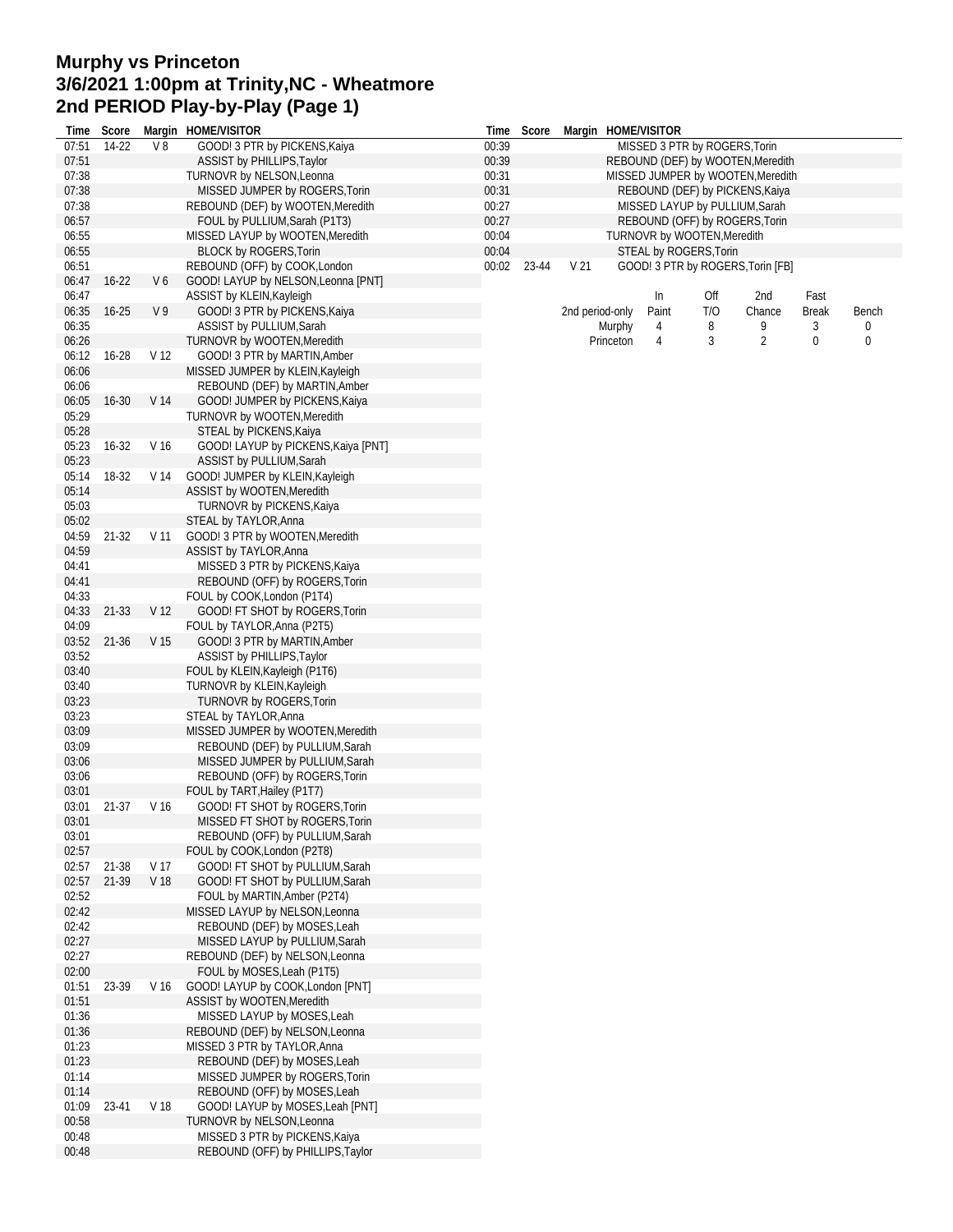## **Murphy vs Princeton 3/6/2021 1:00pm at Trinity,NC - Wheatmore 3rd PERIOD Play-by-Play (Page 1)**

| Time  | Score |                 | Margin HOME/VISITOR                                             | Time  | Score     |                 |                                                           | Margin HOME/VISITOR |                                |                                       |       |       |  |  |
|-------|-------|-----------------|-----------------------------------------------------------------|-------|-----------|-----------------|-----------------------------------------------------------|---------------------|--------------------------------|---------------------------------------|-------|-------|--|--|
| 07:44 | 23-45 | V <sub>22</sub> | TURNOVR by PULLIUM, Sarah                                       | 02:39 | $25 - 61$ | V <sub>36</sub> |                                                           |                     |                                | GOOD! LAYUP by ROGERS, Torin [FB/PNT] |       |       |  |  |
| 07:44 |       |                 | STEAL by KLEIN, Kayleigh                                        | 02:31 |           |                 |                                                           |                     | MISSED LAYUP by NELSON, Leonna |                                       |       |       |  |  |
| 07:32 |       |                 | TURNOVR by COOK, London                                         | 02:31 |           |                 |                                                           |                     | <b>BLOCK by MARTIN, Amber</b>  |                                       |       |       |  |  |
| 07:32 |       |                 | STEAL by PULLIUM, Sarah                                         | 02:30 |           |                 |                                                           |                     | REBOUND (OFF) by (TEAM)        |                                       |       |       |  |  |
| 07:23 |       |                 | <b>TURNOVR by MOSES, Leah</b>                                   | 02:29 |           |                 |                                                           |                     | MISSED 3 PTR by TAYLOR, Anna   |                                       |       |       |  |  |
| 07:22 |       |                 | STEAL by WOOTEN, Meredith                                       | 02:29 |           |                 |                                                           |                     |                                | REBOUND (OFF) by JOHNSON, Alaina      |       |       |  |  |
| 07:22 |       |                 | FOUL by PICKENS, Kaiya (P1T1)                                   | 02:26 |           |                 |                                                           |                     | TURNOVR by JOHNSON, Alaina     |                                       |       |       |  |  |
| 07:12 |       |                 | TURNOVR by TAYLOR, Anna                                         | 02:16 | $25 - 63$ | V <sub>38</sub> |                                                           |                     |                                | GOOD! LAYUP by ROGERS, Torin [PNT]    |       |       |  |  |
| 07:11 |       |                 | STEAL by MOSES, Leah                                            | 02:16 |           |                 |                                                           |                     | ASSIST by PICKENS, Kaiya       |                                       |       |       |  |  |
| 07:04 |       |                 | MISSED 3 PTR by PICKENS, Kaiya                                  | 02:02 |           |                 |                                                           |                     | TURNOVR by TAYLOR, Anna        |                                       |       |       |  |  |
| 07:04 |       |                 | REBOUND (DEF) by WOOTEN, Meredith                               | 02:01 |           |                 |                                                           |                     | STEAL by MOSES, Leah           |                                       |       |       |  |  |
| 06:57 |       |                 | TURNOVR by WOOTEN, Meredith                                     | 01:09 | $25 - 65$ | $V$ 40          |                                                           |                     |                                | GOOD! JUMPER by PICKENS, Kaiya [PNT]  |       |       |  |  |
| 06:48 |       |                 | MISSED 3 PTR by ROGERS, Torin                                   | 00:51 | $27 - 65$ | V <sub>38</sub> |                                                           |                     |                                | GOOD! JUMPER by COOK, London [PNT]    |       |       |  |  |
| 06:48 |       |                 | REBOUND (OFF) by PULLIUM, Sarah                                 | 00:51 |           |                 |                                                           |                     | ASSIST by NELSON, Leonna       |                                       |       |       |  |  |
|       |       |                 |                                                                 |       | $27 - 68$ | V <sub>41</sub> |                                                           |                     |                                |                                       |       |       |  |  |
| 06:44 |       |                 | FOUL by KLEIN, Kayleigh (P2T1)                                  | 00:38 |           |                 |                                                           |                     | GOOD! 3 PTR by PICKENS, Kaiya  |                                       |       |       |  |  |
| 06:44 | 23-46 | V <sub>23</sub> | GOOD! FT SHOT by PULLIUM, Sarah                                 | 00:38 |           |                 | ASSIST by MOSES, Leah<br>MISSED 3 PTR by WOOTEN, Meredith |                     |                                |                                       |       |       |  |  |
| 06:44 | 23-47 | V <sub>24</sub> | GOOD! FT SHOT by PULLIUM, Sarah                                 | 00:18 |           |                 |                                                           |                     |                                |                                       |       |       |  |  |
| 06:36 |       |                 | TURNOVR by NELSON, Leonna                                       | 00:18 |           |                 |                                                           |                     |                                | REBOUND (DEF) by ROGERS, Torin        |       |       |  |  |
| 06:34 |       |                 | STEAL by ROGERS, Torin                                          |       |           |                 |                                                           |                     |                                |                                       |       |       |  |  |
| 06:31 | 23-49 | V <sub>26</sub> | GOOD! LAYUP by PULLIUM, Sarah [FB/PNT]                          |       |           |                 |                                                           | ln                  | Off                            | 2nd                                   | Fast  |       |  |  |
| 06:31 |       |                 | ASSIST by PICKENS, Kaiya                                        |       |           |                 | 3rd period-only                                           | Paint               | T/O                            | Chance                                | Break | Bench |  |  |
| 06:10 |       |                 | TURNOVR by COOK, London                                         |       |           |                 | Murphy                                                    | 14                  | 16                             | 4                                     | 6     | 0     |  |  |
| 06:09 |       |                 | STEAL by PULLIUM, Sarah                                         |       |           |                 | Princeton                                                 | 4                   | 0                              | $\overline{2}$                        | 0     | 0     |  |  |
| 06:07 | 23-51 | V 28            | GOOD! JUMPER by PULLIUM, Sarah                                  |       |           |                 |                                                           |                     |                                |                                       |       |       |  |  |
| 06:07 |       |                 | ASSIST by PICKENS, Kaiya                                        |       |           |                 |                                                           |                     |                                |                                       |       |       |  |  |
| 05:52 |       |                 | MISSED JUMPER by WOOTEN, Meredith                               |       |           |                 |                                                           |                     |                                |                                       |       |       |  |  |
| 05:52 |       |                 | REBOUND (OFF) by (TEAM)                                         |       |           |                 |                                                           |                     |                                |                                       |       |       |  |  |
| 05:45 | 25-51 | V <sub>26</sub> | GOOD! LAYUP by WOOTEN, Meredith [PNT]                           |       |           |                 |                                                           |                     |                                |                                       |       |       |  |  |
| 05:45 |       |                 | ASSIST by TAYLOR, Anna                                          |       |           |                 |                                                           |                     |                                |                                       |       |       |  |  |
| 05:22 |       |                 | MISSED JUMPER by MOSES, Leah                                    |       |           |                 |                                                           |                     |                                |                                       |       |       |  |  |
|       |       |                 |                                                                 |       |           |                 |                                                           |                     |                                |                                       |       |       |  |  |
| 05:22 |       |                 | REBOUND (DEF) by (TEAM)                                         |       |           |                 |                                                           |                     |                                |                                       |       |       |  |  |
| 05:13 |       |                 | MISSED LAYUP by WOOTEN, Meredith                                |       |           |                 |                                                           |                     |                                |                                       |       |       |  |  |
| 05:13 |       |                 | <b>BLOCK by ROGERS, Torin</b>                                   |       |           |                 |                                                           |                     |                                |                                       |       |       |  |  |
| 05:11 |       |                 | REBOUND (DEF) by PHILLIPS, Taylor                               |       |           |                 |                                                           |                     |                                |                                       |       |       |  |  |
| 04:58 |       |                 | MISSED JUMPER by PULLIUM, Sarah                                 |       |           |                 |                                                           |                     |                                |                                       |       |       |  |  |
| 04:58 |       |                 | REBOUND (DEF) by NELSON, Leonna                                 |       |           |                 |                                                           |                     |                                |                                       |       |       |  |  |
| 04:45 |       |                 | MISSED 3 PTR by TAYLOR, Anna                                    |       |           |                 |                                                           |                     |                                |                                       |       |       |  |  |
| 04:45 |       |                 | REBOUND (OFF) by NELSON, Leonna                                 |       |           |                 |                                                           |                     |                                |                                       |       |       |  |  |
| 04:39 |       |                 | MISSED LAYUP by WOOTEN, Meredith                                |       |           |                 |                                                           |                     |                                |                                       |       |       |  |  |
| 04:39 |       |                 | <b>BLOCK by ROGERS, Torin</b>                                   |       |           |                 |                                                           |                     |                                |                                       |       |       |  |  |
| 04:38 |       |                 | REBOUND (DEF) by ROGERS, Torin                                  |       |           |                 |                                                           |                     |                                |                                       |       |       |  |  |
| 04:33 | 25-53 | V <sub>28</sub> | GOOD! LAYUP by ROGERS, Torin [FB/PNT]                           |       |           |                 |                                                           |                     |                                |                                       |       |       |  |  |
| 04:08 |       |                 | MISSED 3 PTR by TAYLOR, Anna                                    |       |           |                 |                                                           |                     |                                |                                       |       |       |  |  |
| 04:08 |       |                 | REBOUND (DEF) by ROGERS, Torin                                  |       |           |                 |                                                           |                     |                                |                                       |       |       |  |  |
| 03:59 |       |                 | MISSED LAYUP by PICKENS, Kaiya                                  |       |           |                 |                                                           |                     |                                |                                       |       |       |  |  |
| 03:59 |       |                 | REBOUND (OFF) by PULLIUM, Sarah                                 |       |           |                 |                                                           |                     |                                |                                       |       |       |  |  |
| 03:57 |       |                 | FOUL by KLEIN, Kayleigh (P3T2)                                  |       |           |                 |                                                           |                     |                                |                                       |       |       |  |  |
| 03:57 | 25-54 | V <sub>29</sub> | GOOD! FT SHOT by PULLIUM, Sarah                                 |       |           |                 |                                                           |                     |                                |                                       |       |       |  |  |
|       |       |                 |                                                                 |       |           |                 |                                                           |                     |                                |                                       |       |       |  |  |
| 03:57 | 25-55 | V <sub>30</sub> | GOOD! FT SHOT by PULLIUM, Sarah<br>FOUL by MARTIN, Amber (P3T2) |       |           |                 |                                                           |                     |                                |                                       |       |       |  |  |
| 03:47 |       |                 | MISSED JUMPER by WOOTEN, Meredith                               |       |           |                 |                                                           |                     |                                |                                       |       |       |  |  |
| 03:37 |       |                 |                                                                 |       |           |                 |                                                           |                     |                                |                                       |       |       |  |  |
| 03:37 |       |                 | REBOUND (DEF) by ROGERS, Torin                                  |       |           |                 |                                                           |                     |                                |                                       |       |       |  |  |
| 03:31 |       |                 | FOUL by WOOTEN, Meredith (P2T3)                                 |       |           |                 |                                                           |                     |                                |                                       |       |       |  |  |
| 03:31 |       |                 | MISSED FT SHOT by ROGERS, Torin                                 |       |           |                 |                                                           |                     |                                |                                       |       |       |  |  |
| 03:31 |       |                 | REBOUND (OFF) by (DEADBALL)                                     |       |           |                 |                                                           |                     |                                |                                       |       |       |  |  |
| 03:31 |       |                 | MISSED FT SHOT by ROGERS, Torin                                 |       |           |                 |                                                           |                     |                                |                                       |       |       |  |  |
| 03:31 |       |                 | REBOUND (DEF) by KLEIN, Kayleigh                                |       |           |                 |                                                           |                     |                                |                                       |       |       |  |  |
| 03:12 |       |                 | FOUL by KLEIN, Kayleigh (P4T4)                                  |       |           |                 |                                                           |                     |                                |                                       |       |       |  |  |
| 03:12 |       |                 | TURNOVR by KLEIN, Kayleigh                                      |       |           |                 |                                                           |                     |                                |                                       |       |       |  |  |
| 03:07 | 25-57 | V 32            | GOOD! LAYUP by PULLIUM, Sarah [PNT]                             |       |           |                 |                                                           |                     |                                |                                       |       |       |  |  |
| 03:07 |       |                 | ASSIST by ROGERS, Torin                                         |       |           |                 |                                                           |                     |                                |                                       |       |       |  |  |
| 02:58 |       |                 | TURNOVR by NELSON, Leonna                                       |       |           |                 |                                                           |                     |                                |                                       |       |       |  |  |
| 02:58 | 25-59 | V 34            | GOOD! LAYUP by PULLIUM, Sarah [PNT]                             |       |           |                 |                                                           |                     |                                |                                       |       |       |  |  |
| 02:55 |       |                 | MISSED JUMPER by TART, Hailey                                   |       |           |                 |                                                           |                     |                                |                                       |       |       |  |  |
| 02:55 |       |                 | REBOUND (DEF) by PULLIUM, Sarah                                 |       |           |                 |                                                           |                     |                                |                                       |       |       |  |  |
| 02:47 |       |                 | MISSED 3 PTR by PHILLIPS, Taylor                                |       |           |                 |                                                           |                     |                                |                                       |       |       |  |  |
| 02:47 |       |                 | REBOUND (DEF) by WOOTEN, Meredith                               |       |           |                 |                                                           |                     |                                |                                       |       |       |  |  |
|       |       |                 |                                                                 |       |           |                 |                                                           |                     |                                |                                       |       |       |  |  |
| 02:42 |       |                 | TURNOVR by WOOTEN, Meredith                                     |       |           |                 |                                                           |                     |                                |                                       |       |       |  |  |
| 02:40 |       |                 | STEAL by ROGERS, Torin                                          |       |           |                 |                                                           |                     |                                |                                       |       |       |  |  |